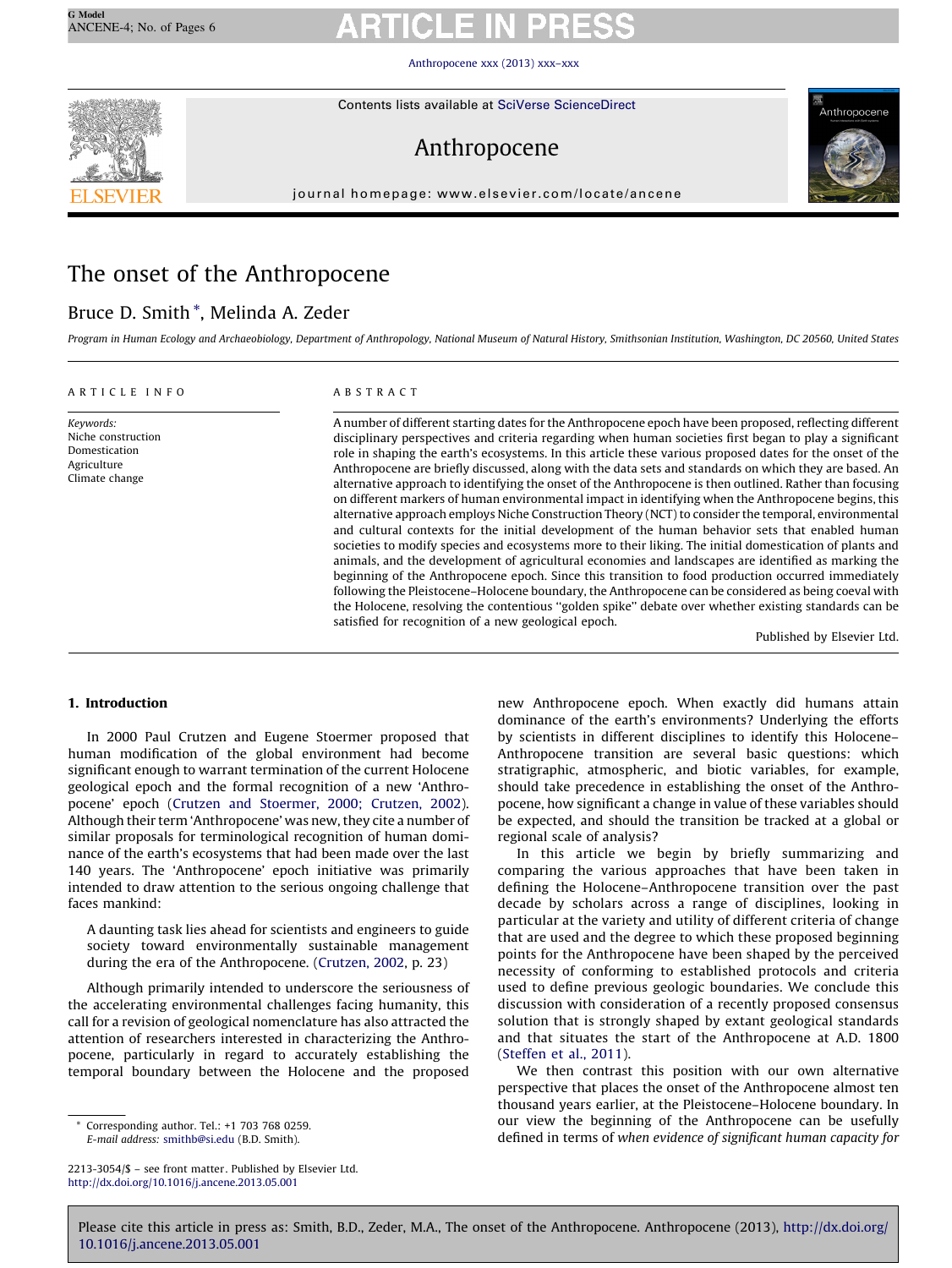### 2 B.D. Smith, M.A. Zeder/ Anthropocene xxx (2013) xxx–xxx

ecosystem engineering or niche construction behaviors first appear in the archeological record on a global scale. While there is certainly evidence for a range of different forms of human niche construction prior to the Pleistocene–Holocene boundary ([Groube,](#page-5-0) 1989; [Smith,](#page-5-0) 2011, p. 836), these earlier human niche construction behavior sets provided human societies with only a limited ability to reshape ecosystems. In contrast, the domestication of a wide variety of species of plants and animals world-wide in the early Holocene provided human societies for the first time with the ability to significantly modify ecosystems. These domesticates constituted a major new type of human niche construction, and formed the basis for the subsequent development and still ongoing global expansion of agricultural landscapes. Rather than there being a Holocene–Anthropocene transition, we propose that it is more accurate, and more useful, to consider the two epochs to be one and the same or coeval – that the Anthropocene epoch extends back across the entire Holocene, and that the various boundary points that have been proposed over the past decade as marking the Holocene–Anthropocene boundary are more fruitfully recognized as defining successive phases within the Holocene/Anthropocene epoch.

# 2. Alternative temporal boundaries for the Holocene– Anthropocene transition

Over the past decade efforts to identify the starting point of the newly proposed Anthropocene epoch have been based largely on addressing four interrelated questions:(1) level of human control – what degree of human modification and control of earth's environments is necessary to initiate the Anthropocene; (2) geographical scale – over how much of the earth's land surface does such human intervention in the earth's environments have to be documented to initiate the Anthropocene; (3) relevant data sets – what kinds of information are appropriate and acceptable to employ in marking the beginning of the Anthropocene; and (4) to what extent should the established protocols and criteria employed by the International Commission on Stratigraphy (ICS) to define previous geologic boundaries be adhered to in establishing a lower boundary to the Anthropocene? Based on the manner in which these four questions were answered, alternative proposed starting dates for the Holocene–Anthropocene are scattered across more than ten millennia, from 13,800 B.P. to A.D. 1750 (Fig. 1) (all B.P. dates in this article are in calibrated calendar years). Perhaps not surprisingly, researchers have often found the most significant indicators of the Holocene–Anthropocene transition, and sometimes the only indicators of interest, within the boundaries of their own discipline.

### 2.1. A.D. 1750–1800: the industrial revolution and global atmospheric change

In first proposing the use of the term ''Anthropocene'' for the current geological epoch Crutzen and [Stoermer](#page-5-0) (2000) identify the latter part of the 18th century as marking the Holocene– Anthropocene boundary because it is over the past two centuries that the global effects of human activities have become clearly noticeable. Although they discuss a wide range of different defining characteristics of the Anthropocene epoch (e.g., human population growth, urbanization, mechanized predation of fisheries, modification of landscapes), Crutzen and [Stoermer](#page-5-0) (2000)



Fig. 1. Alternative temporal boundaries for the Holocene-Anthropocene boundary (time scale in calibrated calendar years before present).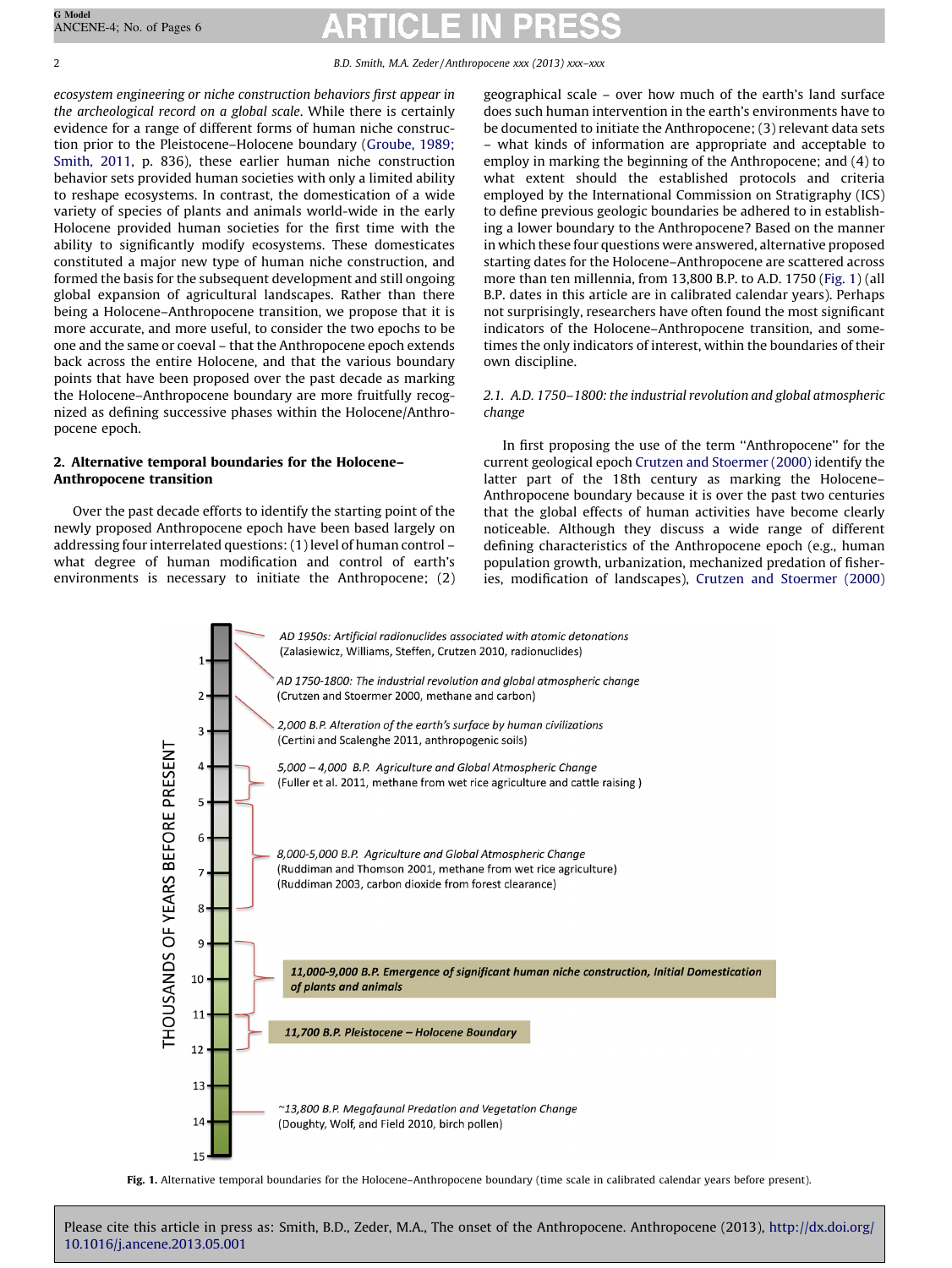### B.D. Smith, M.A. Zeder/Anthropocene xxx (2013) xxx–xxx 33

identify global scale atmospheric changes (increases in carbon dioxide and methane) resulting from the industrial revolution as the key indicator of the onset of the Anthropocene: ''This is the period when data retrieved from glacial ice cores show the beginning of a growth in the atmospheric concentrations of several "greenhouse gases", in particular  $CO<sub>2</sub>$  and  $CH<sub>4</sub>$ . . Such a starting date also coincides with James Watt's invention of the steam engine'' (Crutzen and [Stoermer,](#page-5-0) 2000, p. 17).

At the same time that they propose placing the Holocene– Anthropocene boundary in the second half of the 18th century, and identify a single global scale marker for the transition, [Crutzen](#page-5-0) and [Stoermer](#page-5-0) (2000) also acknowledge that human modification of the earth's ecosystems has been gradually increasing throughout the post-glacial period of the past 10,000–12,000 years, and that other Holocene–Anthropocene transition points could be proposed: ''During the Holocene mankind's activities gradually grew into a significant geological, morphological force''; ''To assign a more specific date to the onset of the ''Anthropocene'' seems somewhat arbitrary''; ''we are aware that alternative proposals can be made (some may even want to include the entire holocene)'' ([Crutzen](#page-5-0) and [Stoermer,](#page-5-0) 2000, p. 17).

# 2.2. 2000 B.P. alteration of the earth's surface by human civilizations

In a 2011 article, two soil scientists, Giacomo Certini and Riccardo Scalenghe, question whether the Anthropocene starts in the late 18th century, and reject Crutzen and Stoermer's use of an increase in greenhouse gasses associated with the industrial revolution as an onset marker. They argue that a ''change in atmospheric composition is unsuitable as a criterion to define the start of the Anthropocene'', both because greenhouse gas levels do not reflect the ''substantial total impact of humans on the total environment ", and because "ice layers, with their sealed contaminated air bubbles lack permanence'' since ''they are prone to be canceled by ongoing climatic warming'' [\(Certini](#page-5-0) and [Scalenghe,](#page-5-0) 2011, pp. 1270, 1273).

Instead of using atmospheric composition as a marker, they propose employing anthropogenic soils as a ''golden spike'' or GSSP (Global Stratigraphic Section and Point) indication of the beginning of the Anthropocene. Anthropogenic soils or Anthrosols – ''soils markedly affected by human activities, such as repeated plowing, the addition of fertilizers, contamination, sealing, or enrichment with artifacts'' have the advantage, they argue, of following stratigraphic criteria for such geological boundary markers in that they provide clear and permanent ''memories of past, widespread, anthropic interventions on the environment.'' [\(Certini](#page-5-0) and [Scalenghe,](#page-5-0) 2011, p. 1271). They conclude that ''the pedosphere is undoubtedly the best recorder of such human-induced modifications of the total environment'', and identify ''a late Holocene start to the Anthropocene at approximately 2000 yrs B.P. when the natural state of much of the terrestrial surface of the planet was altered appreciably by organized civilizations''([2011,](#page-5-0) p. [1273\)](#page-5-0).

The value of anthropogenic soils in identifying the base of the Anthropocene in stratigraphic sequences has recently been questioned however, due to their poor preservation potential, their absence in many environments, and the worldwide diachroneity of human impact on the landscape:

More significantly, much of the work undertaken on the Anthropocene lies beyond stratigraphy, and a stratigraphic definition of this epoch may be unnecessary, constraining and arbitrary. It is not clear for practical purposes whether there is any real need for a golden spike at the base of the Anthropocene. The global stratigraphic approach may prove of limited utility in studies of human environmental impact. (Gale and [Hoare,](#page-5-0) 2012)

The limited utility of stratigraphic criteria in establishing a Holocene–Anthropocene boundary has been underscored by a number of other researchers (e.g., [Zalasiewicz](#page-5-0) et al., 2010), as has the existence of other, admittedly too recent, potential pedospheric markers, including the post-1945 inclusion in the world's strata of measurable amounts of artificial radionuclides associated with atomic detonations [\(Zalasiewicz](#page-5-0) et al., 2008, p. 7, 2010, p. 2230).

# 2.3. 8000–5000 B.P. agriculture and global atmospheric change

At the same time that Crutzen and [Stoermer](#page-5-0) (2000) were placing the beginning of the Anthropocene at A.D. 1750–1800 based on a dramatic observed increase in carbon dioxide and methane in the ice core record, [Ruddiman](#page-5-0) and Thomson (2001) were focusing on a much earlier and more gradually developing increase in methane in the Greenland ice core record and arguing that around 5000 cal B.P., well before the industrial era, human societies had begun to have a detectable influence on the earth's atmosphere.

After exploring and rejecting two previously suggested natural causes for the observed methane shift at about 5000 B.P. (peatland and natural tropical wetland source hypotheses), and concluding that the only plausible source for enhanced methane input beginning five millennia ago was human activity, Ruddiman and Thomson propose, and present supporting evidence for, an ''early anthropogenic  $CH<sub>4</sub>$  hypothesis" ([2001,](#page-5-0) p. 1772). Five different human activities are identified as potential early anthropogenic methane inputs: (1) generating human waste; (2) tending methane-emitting (i.e. belching and flatulence) livestock; (3) animal waste; (4) burning seasonal grass biomass; and (5) irrigating rice paddies (Ruddiman and Thomson, 2001; [Ruddiman](#page-5-0) et al., [2008](#page-5-0), p. 1292). Of these, inefficient wet rice agriculture is identified as the most plausible major source of increased anthropogenic methane input to the atmosphere. Anaerobic fermentation of organic matter in flooded rice fields produces methane, which is released into the atmosphere through the roots and stems of rice plants (see [Neue,](#page-5-0) 1993). While Ruddiman and Thomson do not employ the specific term ''Anthropocene'' in their discussion, they push back the onset of human impact on the earth's atmosphere to 5000 B.P., and label the time span from 5000 up to the industrial revolution as the ''early anthropogenic era'' [Ruddiman](#page-5-0) and Thomson (2001, Figure 3).

Following its initial presentation in 2001, William Ruddiman has expanded and refined the ''early anthropogenic era'' hypothesis in a series of articles ([Ruddiman,](#page-5-0) 2003, 2004, 2005a,b, 2006, 2007; [Ruddiman](#page-5-0) et al., 2008; Ruddiman and Ellis, 2009). In 2008, for example, Ruddiman and Chinese collaborators [\(Ruddiman](#page-5-0) et al., [2008\)](#page-5-0) offer additional support for the early anthropogenic  $CH<sub>4</sub>$  hypothesis by looking at another test implication or marker of the role of wet rice agriculture as a methane input. The number and geographical extent of archeological sites in China yielding evidence of rice farming is compiled in thousand year intervals from 10,000–4000 B.P., and a dramatic increase is documented in the number and spatial distribution of rice farming settlements after 5000 B.P. [\(Ruddiman](#page-5-0) et al., 2008, p. 1293). This increase in rice-based farming communities after 5000 B.P. across the region of China where irrigated rice is grown today suggests a dramatic early spread of wet rice agriculture.

In a more recent and more comprehensive study of the temporal and spatial expansion of wet rice cultivation in China, Fuller et al. [\(2011,](#page-5-0) p. 754) propose a similar timeline for anthropogenic methane increase, concluding that: ''the growth in wet rice lands should produce a logarithmic growth in methane emissions significantly increasing from 2500 to 2000 BC, but especially after that date''. Fuller et al. also make an initial effort to model the global expansion of cattle pastoralism in the same general time span (3000–1000 BC), and suggest that: ''during this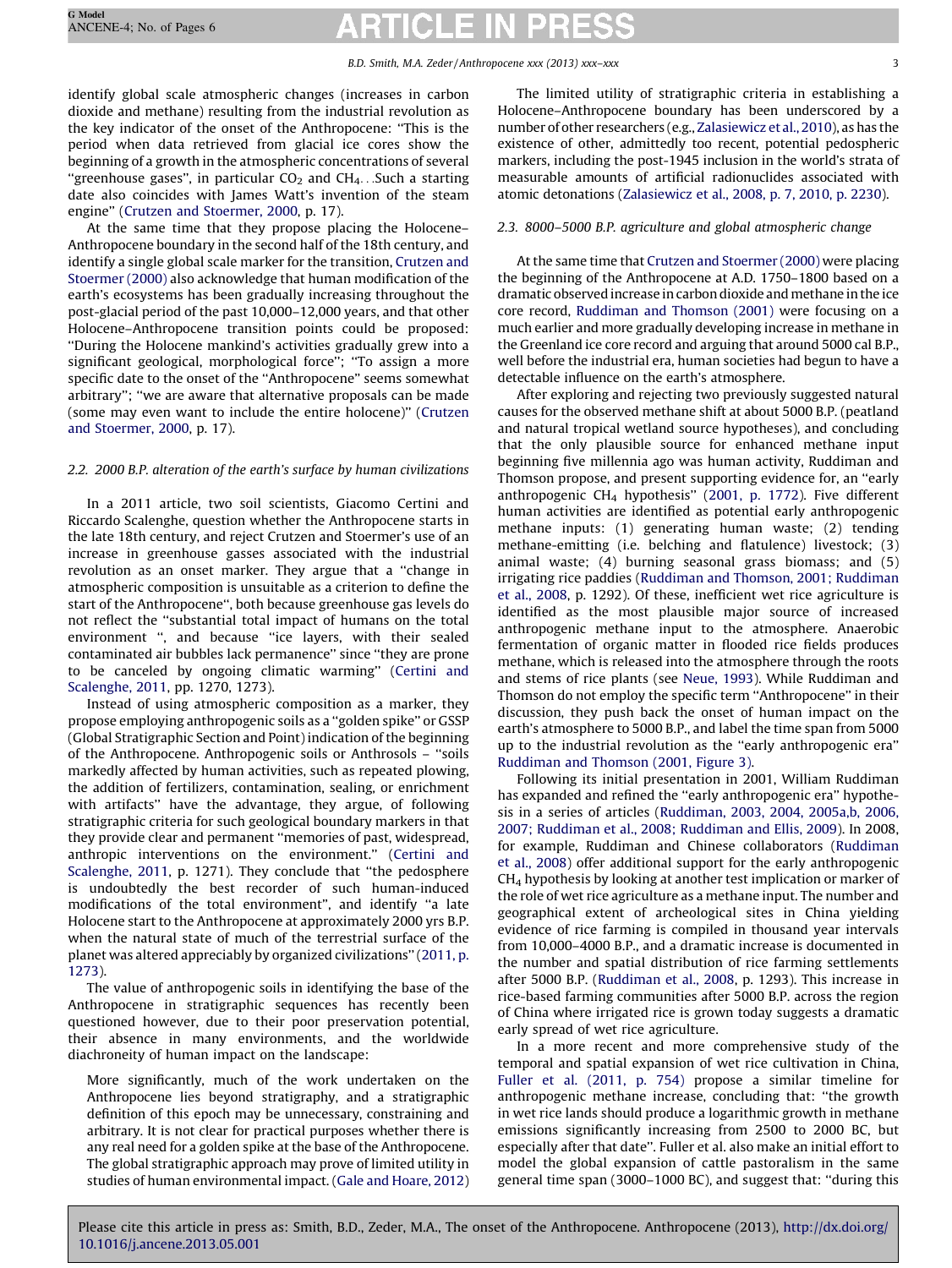B.D. Smith, M.A. Zeder/Anthropocene xxx (2013) xxx-xxx

period the methane from livestock may have been at least as important an anthropogenic methane source as rice'' [\(2011,](#page-5-0) p. 756).

In addition to considering archeological evidence for the role of wet rice agriculture in increasing methane levels during the early anthropogenic era, Ruddiman also returns to the Greenland ice core record to look at atmospheric levels of the second major greenhouse gas - carbon dioxide ( $CO<sub>2</sub>$ ). Two proposed natural causes for an observed increase in  $CO<sub>2</sub>$  around 8000 years ago (natural loss of terrestrial biomass and changes in ocean carbonate chemistry) are considered and rejected. Instead, the rise in  $CO<sub>2</sub>$  is attributed to the widespread initial pre-industrial forest clearance in Eurasia associated with the expansion of agricultural landscapes ([Ruddiman,](#page-5-0) 2003). This increase in  $CO<sub>2</sub>$  is characterized as being ''imperceptibly gradual, and partially masked by a larger cooling trend'' [\(2003,](#page-5-0) p. 285).

The supporting evidence offered for deforestation associated with agriculture being the cause of the observed  $CO<sub>2</sub>$  rise at ca. 8000 B.P. is also admittedly limited: ''these estimates of land clearance and carbon emissions are obviously just rough first approximations'' ([2003,](#page-5-0) p. 277), consisting of general observations regarding the initial expansion of agricultural societies out of the Near East into Europe and their subsequent intensification, as well as similar but less well documented trends in China and India.

# 2.4.  $\sim$ 13,800 B.P. megafaunal predation and vegetation change

Like Certini and Scalenghe, ecologists [Christopher](#page-5-0) Doughty, Adam Wolf, and [Christopher](#page-5-0) B. Field (2010) use a pedospheric indicator to mark the beginning of the Anthropocene, but focus on a much smaller, regional scale of proposed human impact. Their proposed marker for the onset of the Anthropocene is a large increase in Birch (Betula) pollen from Alaska and the Yukon during a narrow 1000 year period at  ${\sim}$ 13,800 B.P. They suggest that this increase in Betula modified the land surface albedo (i.e. reduced reflectivity), resulting in a projected regional warming of up to  $1^{\circ}$ C.

Given the general temporal correlation between this documented increase in Betula and the extinction of mammoths, they hypothesize that reduced herbivory associated with the disappearance of megafauna played a causal role in the expansion of birch forests and the resultant rise in regional temperature levels. The extinction of mammoths is then linked to human predation, and they propose that humans contributed to global warming:

We hypothesize that the extinction of mammoths increased Betula cover, which would have warmed Siberia and Beringia by on average 0.2 degrees C, but regionally by up to 1 degree C. If humans were partially responsible for the extinction of mammoths, then human influences on global climate predate the origin of agriculture. [\(Doughty](#page-5-0) et al., 2010)

They go on to conclude that this anthropogenic regional warming trend represents the onset of the Anthropocene: ''Together, these results suggest that the human influence on climate began even earlier than previously believed [\(Ruddiman,](#page-5-0) 2003), and that the onset of the Anthropocene should be extended back many thousand years.'' ([Doughty](#page-5-0) et al., 2010).

# 2.5. An emerging industrial revolution consensus

Following the development of a range of different potential start dates for the Anthropocene over the past decade, a consensus solution to establishing its lower boundary now seems to be emerging, based on a recent theme issue of the Philosophical Transactions of the Royal Society A: (Ellis et al., 2011; [Steffen](#page-5-0) et al., 2011; [Zalasiewicz](#page-5-0) et al., 2011a,b). Rather than constituting a formal chronostratatgraphic definition of the Anthropocene epoch, this consensus adopts, as a practical measure, a beginning date in the past 50–250 years:

In this paper, we put forward the case for formally recognizing the Anthropocene as a new epoch in Earth history, arguing that the advent of the Industrial Revolution around 1800 provides a logical start date for the new epoch. [\(Steffen](#page-5-0) et al., 2011, p. 842) The Anthropocene, on current evidence, seems to show global change consistent with the suggestion that an epoch-scale boundary has been crossed within the last two centuries''. ([Zalasiewicz](#page-5-0) et al., 2011a, p. 840)

. . .for current practical purposes, a GSSP may not be immediately necessary. At the level of resolution sought, and at this temporal distance, simply selecting a numerical age, such as the beginning of 1800 in the Christian Gregorian calendar, may be an equally effective practical measure. [\(Zalasiewicz](#page-5-0) et al., [2011b,](#page-5-0) p. 1050)

. . .by the latter half of the twentieth century, the terrestrial biosphere made the transition from being shaped primarily by natural biophysical processes to an anthropogenic biosphere in the Anthropocene, shaped primarily by human systems. [\(Ellis,](#page-5-0) [2011,](#page-5-0) p. 1029)

[Steffen](#page-5-0) et al. (2011) follow the lead of Crutzen and [Stoermer](#page-5-0) [\(2000\)](#page-5-0) in identifying the rapid and substantial global increase in greenhouse gasses associated with the Industrial Revolution as marking the onset of the Anthropocene, while also documenting a wide range of other rapid increases in human activity since 1750, from the growth of McDonald's restaurants to expanded fertilizer use [\(Steffen](#page-5-0) et al., 2011, p. 851). In identifying massive and rapid evidence for human impact on the earth's atmosphere as necessary for defining the Holocene–Anthropocene transition, and requiring such impact to be global in scale, [Steffen](#page-5-0) et al. (2011) are guided by the formal criteria employed by the International Commission on Stratigraphy (ICS) in designating geological time units. Such formal geologic criteria also play a central role the analysis of [Zalasiewicz](#page-5-0) et al. [\(2011b\)](#page-5-0) in their comprehensive consideration of potential and observed stratigraphic markers of the Anthropocene: ''Thus, if the Anthropocene is to take it's place alongside other temporal divisions of the Phanerozoic, it should be expressed in the rock record with unequivocal and characteristic stratigraphic signals.'' ([Zalasiewicz](#page-5-0) et al., 2011b, p. 1038). Ellis et al. [\(2011\)](#page-5-0) also looks for rapid and massive change on a global scale of assessment in his consideration of human transformation of the terrestrial biosphere over the past 8000 years, and employs a standard of ''intense novel anthropogenic changes . . .across at least 20 per cent of Earth's icefree land surface'' as his criteria for ''delimiting the threshold between the wild biosphere of the Holocene and the anthropogenic biosphere of the Anthropocene'' (2011, p. 1027).

# 3. An alternative perspective on the onset of the Anthropocene

A quite different, and we think worthwhile, approach to defining the onset of an Anthropocene epoch avoids focusing exclusively and narrowly on when human alteration of the earth systems reached ''levels of equal consequence to that of past biospheric changes that have justified major divisions of geological time'' (Ellis, [2011](#page-5-0), p. 1027). We argue that the focus should be on cause rather than effect, on human behavior: ''the driving force for the component global change'' [\(Zalasiewicz](#page-5-0) et al., 2011a, p. 838), rather than on continuing to debate what type and what degree of environmental degradation qualifies as a ''golden spike'' for establishing the proposed new geological epoch.

In addition, we suggest that somewhere in the decade of debate regarding how to define the onset of the Anthropocene in a manner that will conform to the guidelines of the International Commission on Stratigraphy of the International Union of Geological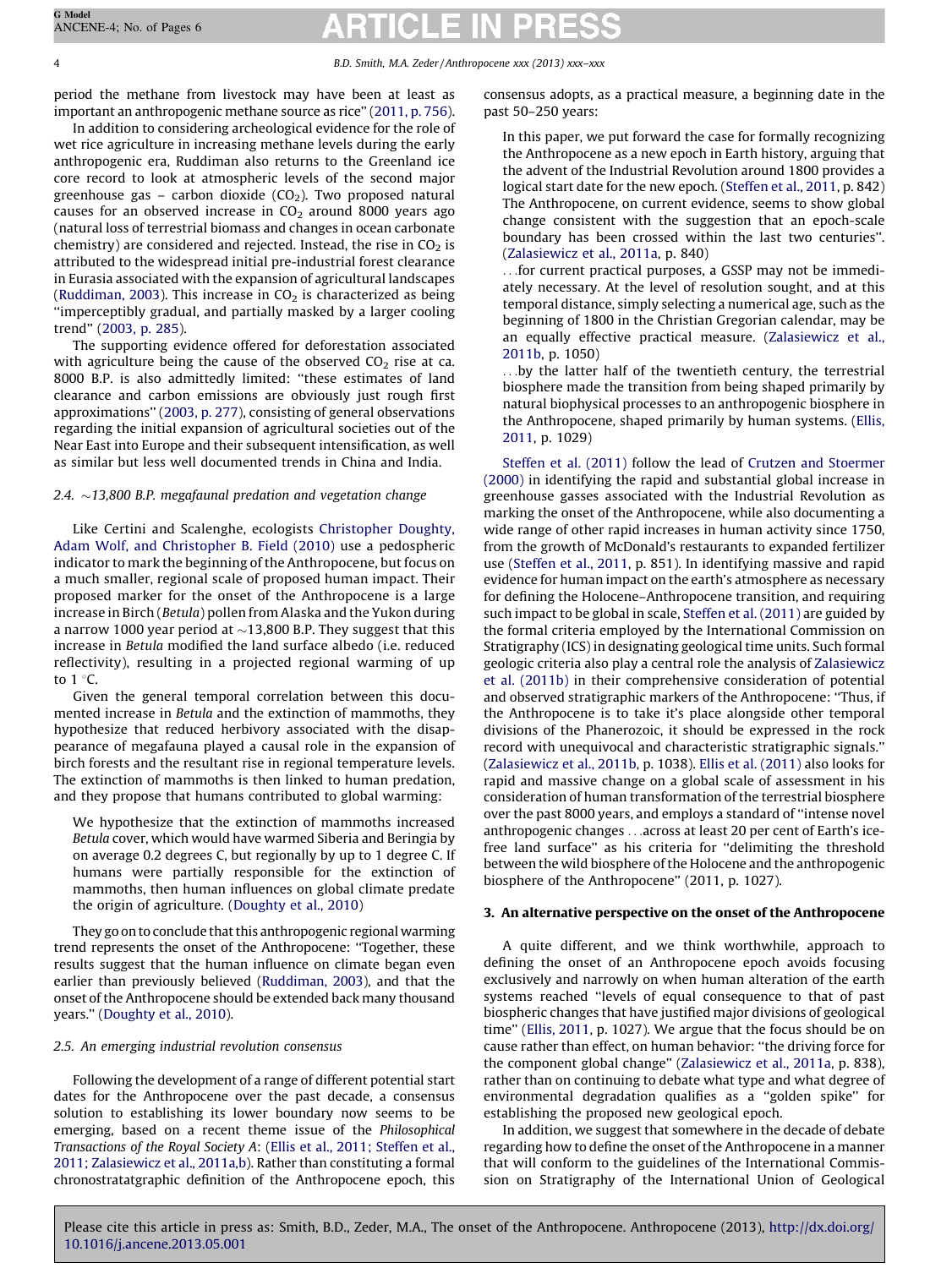### B.D. Smith, M.A. Zeder/ Anthropocene xxx (2013) xxx–xxx 5

Sciences in designating geological time units, the basic underlying reason for creating geological time units has been overlooked. The value of designating a new Anthropocene epoch rests on its utility in defining a general area of scientific inquiry– inconceptually framing a broad research question. Like the Holocene epoch, the value of an Anthropocene epoch can be measured by its practical value:

The Holocene is really just the last of a series of interglacial climate phases that have punctuated the severe icehouse climate of the past 2Myr. We distinguish it as an epoch for practical purposes, in that many of the surface bodies of sediment on which we live – the soils, river deposits, deltas, coastal plains and so on – were formed during this time. ([Zalasiewicz](#page-5-0) et al., 2011a, p. 837) [emphasis added]

In considering the practical or utility value of designating a new Anthropocene epoch, the emphasis, the primary focus, we think, should be placed on gaining a greater understanding of the longterm and richly complex role played by human societies in altering the earth's biosphere (e.g., [Kirch,](#page-5-0) 2005). This proposed deep time consideration of significant ecosystem engineering efforts by human societies provides a clear alternative to the shallow temporal focus on the major effects of human activities over the last two centuries that defines the Industrial Revolution consensus:

While human effects may be detected in deposits thousands of years old. . .major unequivocal global change is of more recent date. . . It is the scale and rate of change that are relevant here, rather than the agent of change (in this case humans). ([Zalasiewicz](#page-5-0) et al., 2011b, p. 1049)

In turning attention to the agent of change – patterns of human activity intended to modify the earth's ecosystems, the beginning of the Anthropocene epoch can be established by determining when unequivocal evidence of significant human ecosystem engineering or niche construction behaviors first appear in the archeological record on a global scale. As we discuss below, there is a clear and unequivocal hard rock stratigraphic signal on a global scale that marks the initial domestication of plants and animals and defines the onset of the Anthropocene.

Ecosystem engineering or niche construction is not, of course, a uniquely human attribute. Many animal species have been observed to modify their surroundings in a variety of ways, with demonstrable impact on their own evolutionary trajectories and those of other affected species (e.g., the beaver (Castor canadensis) ([Odling-Smee](#page-5-0) et al., 2003). One of the basic attributes that sets our species apart from other niche-constructing animals, however, is our remarkable ability to create new niche-constructing behaviors and to broadly transmit these behaviors across generations through social learning. It is this greatly enhanced capacity to modify our surroundings to meet certain perceived goals that make humans ''the ultimate niche constructors'' [\(Odling-Smee](#page-5-0) et al., [2003](#page-5-0), p. 28; Smith, [2007a,b,](#page-5-0) 2012). The emergence of the capacity for significant human ecosystem engineering marks a major evolutionary transition in Earth's history, as human societies begin to actively and deliberately shape their environments in ways and to an extent never before seen. The initial appearance of unequivocal evidence for significant human modification of the earth's ecosystems on a global scale thus provides a natural beginning point for the Anthropocene.

As a basic adaptive attribute of our species, environmental manipulation or niche construction likely stretches back to the origin of modern humans, if not earlier. Substantial, sustained, and intensive efforts at ecosystem engineering, however, do not become evident in the archeological record until the end of the last Ice Age, particularly in those resource-rich areas that arose across the world with the amelioration and stabilization of climate in the Early Holocene ([Smith,](#page-5-0) 2006, 2011, 2012; Zeder, 2011). These environments, made up of a mosaic of terrestrial and aquatic eco-zones supporting diverse arrays of abundant and predictable resources, encouraged more sedentary subsistence strategies based on the exploitation of a broad-spectrum of resources within a defined catchment area (Smith, 2006, [2007a,b,](#page-5-0) 2011, 2012; Zeder, 2012a). The diversity and richness of biotic communities in such environments, moreover, offered humans greater opportunities for experimentation with different approaches to modifying environments in ways intended to increase human carrying capacity, thus protecting the long term investment made by communities in local ecosystems (Zeder, [2012a\)](#page-5-0).Althoughgeneral evidence for this global intensification of human niche construction efforts in the early Holocene is limited in many respects, and for a variety of reasons ([Smith,](#page-5-0) 2011), one result of increased human manipulation of biotic communities does stand out – the appearance of domesticated plants and animals.

These sustained, multi-generation human efforts at manipulating and increasing the abundance of economically important species in resource-rich environments during the Early Holocene (ca. 11,000–9000 B.P.) provided the general co-evolutionary context within which human societies world-wide brought a select set of pre-adapted species of plants and animals under domestication (Smith, 2006, [2007a,b,](#page-5-0) 2011, 2012; Zeder, 2012b,c) (Figure 2). These domesticates in turn have provided the lever with which we have transformed much of the earth into agricultural landscapes that feed an ever increasing global population, and it is this domestication process, we argue, that provides the archeological signature for major human manipulation of terrestrial ecosystems, and the onset of the Anthropocene.

Fortunately, clear and compelling documentation of both the nature and timing of initial domestication of a growing number of species world-wide, a hard rock stratigraphic sequence, has been steadily building over the past half century. Since the 1960s biologists and archeologists working from complementary perspectives have substantially improved our understanding of many different aspects of the initial domestication of plants and animals (e.g., Doebley et al., 2006; Zeder et al., 2006; [Bar-Yosef](#page-5-0) and Price, 2011; [Gepts](#page-5-0) et al., 2012). Although the quality and quantity of information that is currently available from the different independent centers of domestication varies greatly, as does the variety and relative present-day importance of the species brought under domestication, the important aspects of this major transition in earth's history in terms of the present discussion are: (1) archeobiological remains of early domesticates recovered from archeological sites represents a clear and compelling pedospheric record of the onset of the Anthropocene; (2) this constantly improving record of initial domestication occurs on a global scale – domestication occurred independently in different regions throughout the world – from the eastern United States south through Mexico to the southern Andes in the Americas, and from the Near East south into Africa and through the Indian Subcontinent into southeast Asia and east Asia in the Old World; (3) evidence in all but a few of these centers for the earliest domesticates fall into a narrow time span immediately following the Pleistocene–Holocene boundary (ca. 11,000–9000 B.P) ([Bar-](#page-5-0)Yosef and [Price,](#page-5-0) 2011); and (4) in each of these areas initial domestication led to ever expanding regionally tailored agricultural economies and a complex unfolding history of everincreasing management and modification of the biosphere over the past 10,000 years. Researchers working at a regional scale of analysis in each of these areas continue to address a constantly expanding and increasing challenging set of important and rewarding developmental questions (Zeder and [Smith,](#page-5-0) 2009).

In practical terms, it seems more useful to begin the Anthropocene when there is clear evidence on a global scale for